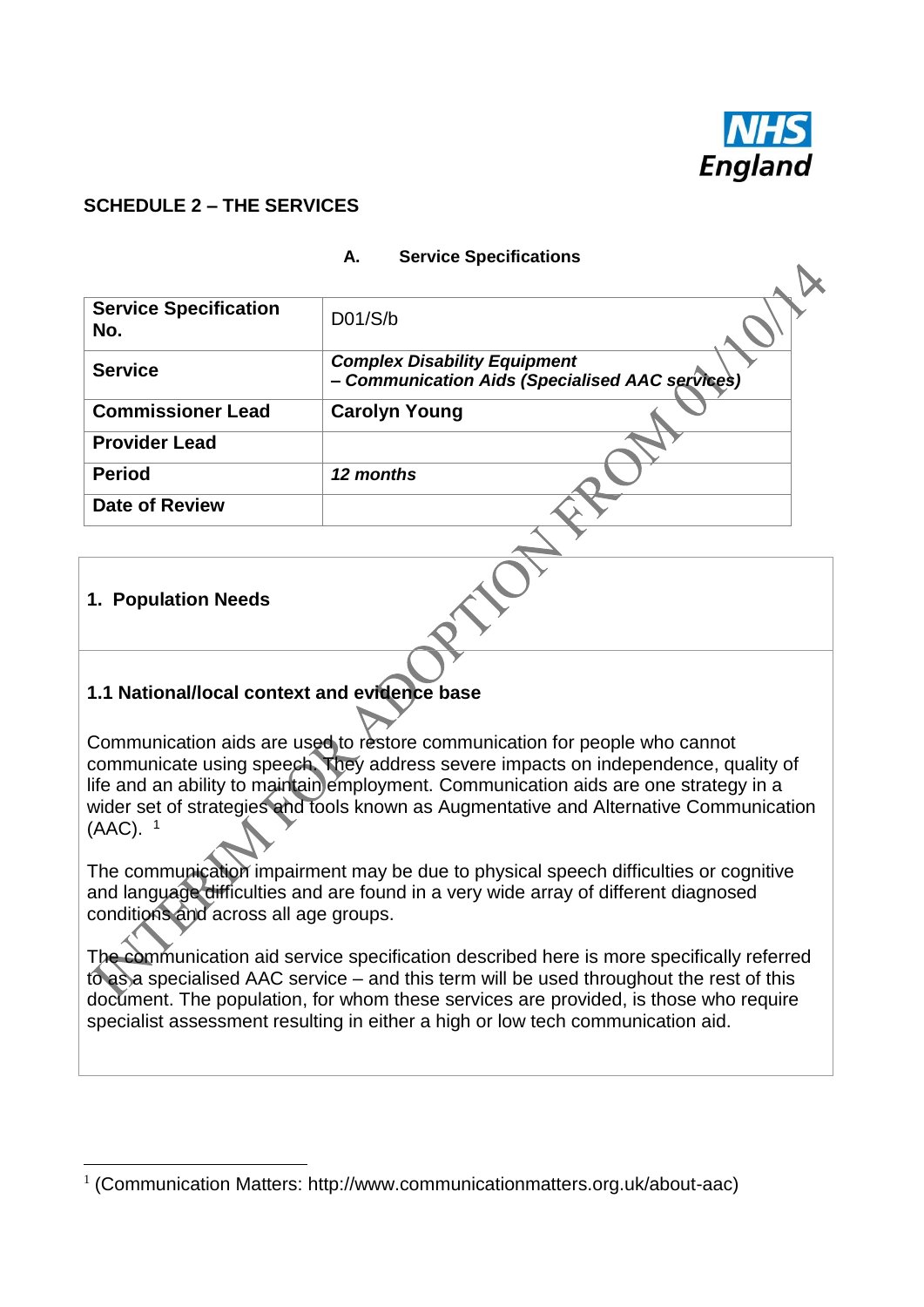An estimate of prevalence of need for 'high technology (powered) communication aids and specialist services is provided by the OCC report<sup>2</sup>

Communication aids use language and communication software designed to produce spoken output. The spoken utterances can be accessed using symbols and/or text. The device should be setup to reflect the user's needs and developing language skills.

Communication aids may additionally include any of the following elements:

- Access and control by switches and other control devices, including those operated by hand, foot, body, head, breath and eye.
- Mounting systems for switches and control devices.
- Positioning and support systems provided to the individual (often using a wheelchair) in order to access the communication aid.
- Software designed to produce written output, as part of the communication needs of the individual.

The systems prescribed may be commercially obtained or may be assembled to meet individual need and may include a custom manufactured or bespoke element.

For many years AAC users, professional bodies, service providers and charities such as Scope and Communication Matters, have raised concerns about inequality of access to local AAC services, inequality of access to the more specialised regional AAC services and to AAC and communication aid provision in general.

Specialist Services National Definitions Set - (SSNDS) (3rd Edition 2010) recognised that Specialised Commissioning Groups (SCG) should be commissioning Electronic Assistive Technology (EAT) services (including 'Communication Aid Services') and this is supported by British Society of Rehabilitation Medicine (BSRM) (2000)-'Electronic assistive technology' and 'Specialist equipment services for disabled people –the need for change' Royal College of Physicians of London & Institute of Physics and Engineering in Medicine 2004- ISBN 1 86106 234 7.

John Bercow Member of Parliament (MP) carried out a review which reported in 2008, and led to the appointment of the Communication Champion for children and young people aged 0-19 in England who reported on practice in AAC provision:

- Some primary care trusts and local authorities were providing local multi- agency specialist teams with specific budgets
- Some local services were supported by regional centres of excellence.
- Available data indicated that the estimated level of need was not being met and, while NHS guidance indicated that specialised equipment services should be commissioned regionally, only one of ten NHS regional commissioning teams was fulfilling this function for AAC services.

<sup>&</sup>lt;u>.</u> <sup>2</sup> OCC, 2011: [http://www.fastuk.org/pagedocuments/file/AAC%20Report%20Final.pdf\)](http://www.fastuk.org/pagedocuments/file/AAC%20Report%20Final.pdf) and by Enderby et al (2013):

[http://www.communicationmatters.org.uk/sites/default/files/downloads/projects/aac\\_evidenc](http://www.communicationmatters.org.uk/sites/default/files/downloads/projects/aac_evidence_base/2013_AAC_Evidence_Base_Beyond_the_Anecdote.pdf) [e\\_base/2013\\_AAC\\_Evidence\\_Base\\_Beyond\\_the\\_Anecdote.pdf\)](http://www.communicationmatters.org.uk/sites/default/files/downloads/projects/aac_evidence_base/2013_AAC_Evidence_Base_Beyond_the_Anecdote.pdf)...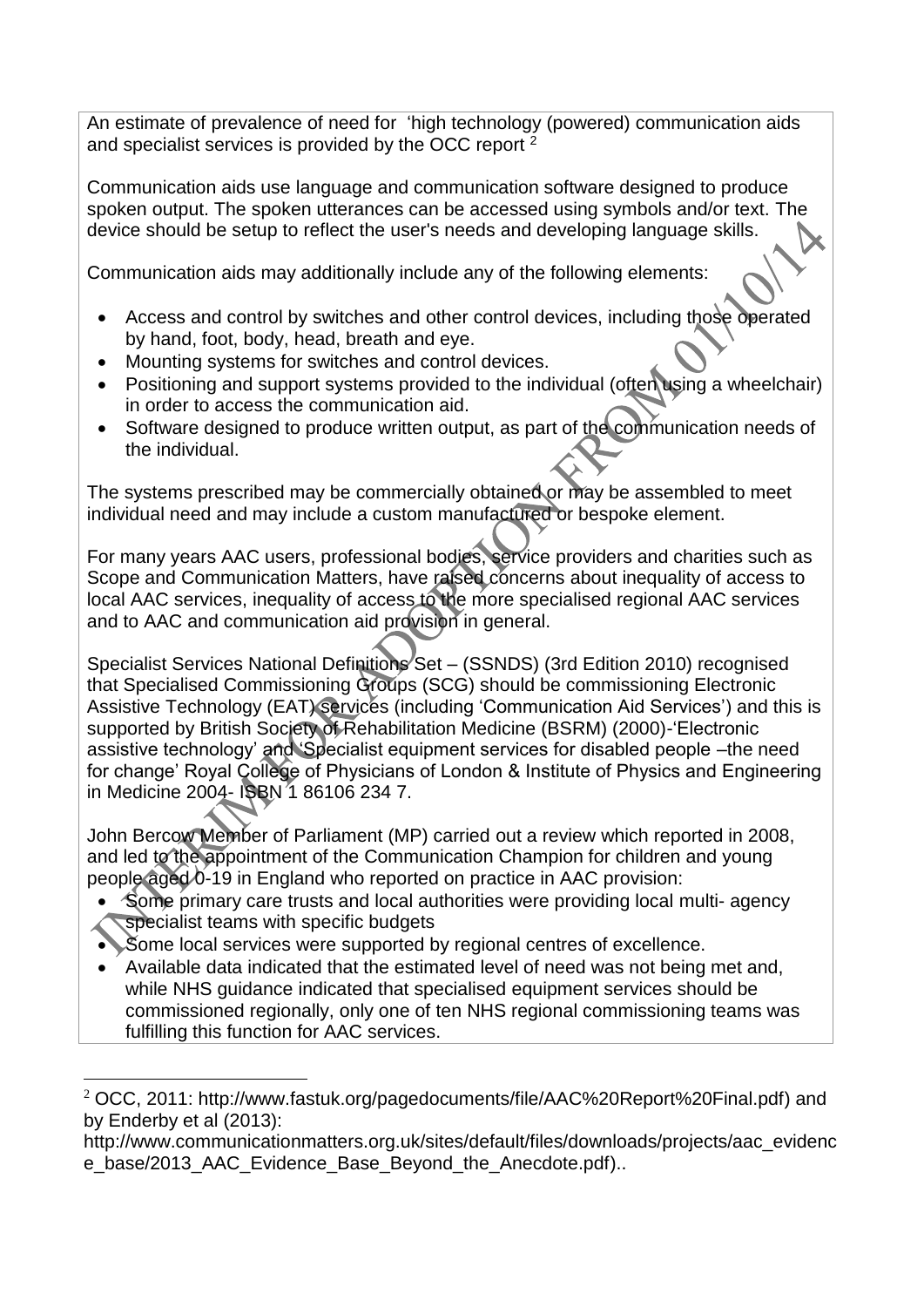Like other specialist equipment services, AAC services are characterised by the complexity of service user needs (complex physical/cognitive/language/sensory disability often in combination), need for expert and independent assessment, user and carer training to maximize effectiveness and independence, timely review and re-assessment for changing needs and finally on-going, life-long maintenance/replacement and user support.

The NICE has not issued specific guidance on EAT or communication aids. The National Service Framework (NSF) for long term conditions has clearly identified the need to provide Equipment in Quality requirement 7. QR 7 has recognised the role of EAT, including communication aids, in improving quality of life, enhancing independence, and in selected cases improve the opportunities for employment.

[http://www.dh.gov.uk/prod\\_consum\\_dh/groups/dh\\_digitalassets/@dh/@en/documents/di](http://www.dh.gov.uk/prod_consum_dh/groups/dh_digitalassets/@dh/@en/documents/digitalasset/dh_4105369.pdf) [gitalasset/dh\\_4105369.pdf](http://www.dh.gov.uk/prod_consum_dh/groups/dh_digitalassets/@dh/@en/documents/digitalasset/dh_4105369.pdf)

### **2. Outcomes**

 $\sim$   $\sqrt{ }$ 

<u>.</u>

Outcomes will relate to the objectives noted below. Outcome measures such as Psychosocial Impact of Assistive Devices (PIADS), Therapy Outcome Measures or Goal Attainment Scaling are currently in use in some specialised AAC services.

Further guidance on use of outcome measures within AAC has been issued by Communication Matters <sup>3</sup>

Specialised AAC services will put in place mechanisms to measure relevant activity such as access to services, high tech AAC system adoption and abandonment rates across the region, as well as activity undertaken to implement local care pathway processes. Specialised AAC hub services will measure indicators of activity to meet the quality standards noted in the sector's Quality Standard for AAC services.

### **2.1 NHS Outcomes Framework Domains & Indicators**

| Domain        | Preventing people from dying prematurely        |                  |
|---------------|-------------------------------------------------|------------------|
|               |                                                 |                  |
| <b>Domain</b> | Enhancing quality of life for people with long- | $\boldsymbol{X}$ |
|               | term conditions                                 |                  |
| <b>Domain</b> | Helping people to recover from episodes of ill- |                  |
| 3             | health or following injury                      |                  |

<sup>3</sup> (http://www.communicationmatters.org.uk/news-item/2012-aac-outcome-measurementproject).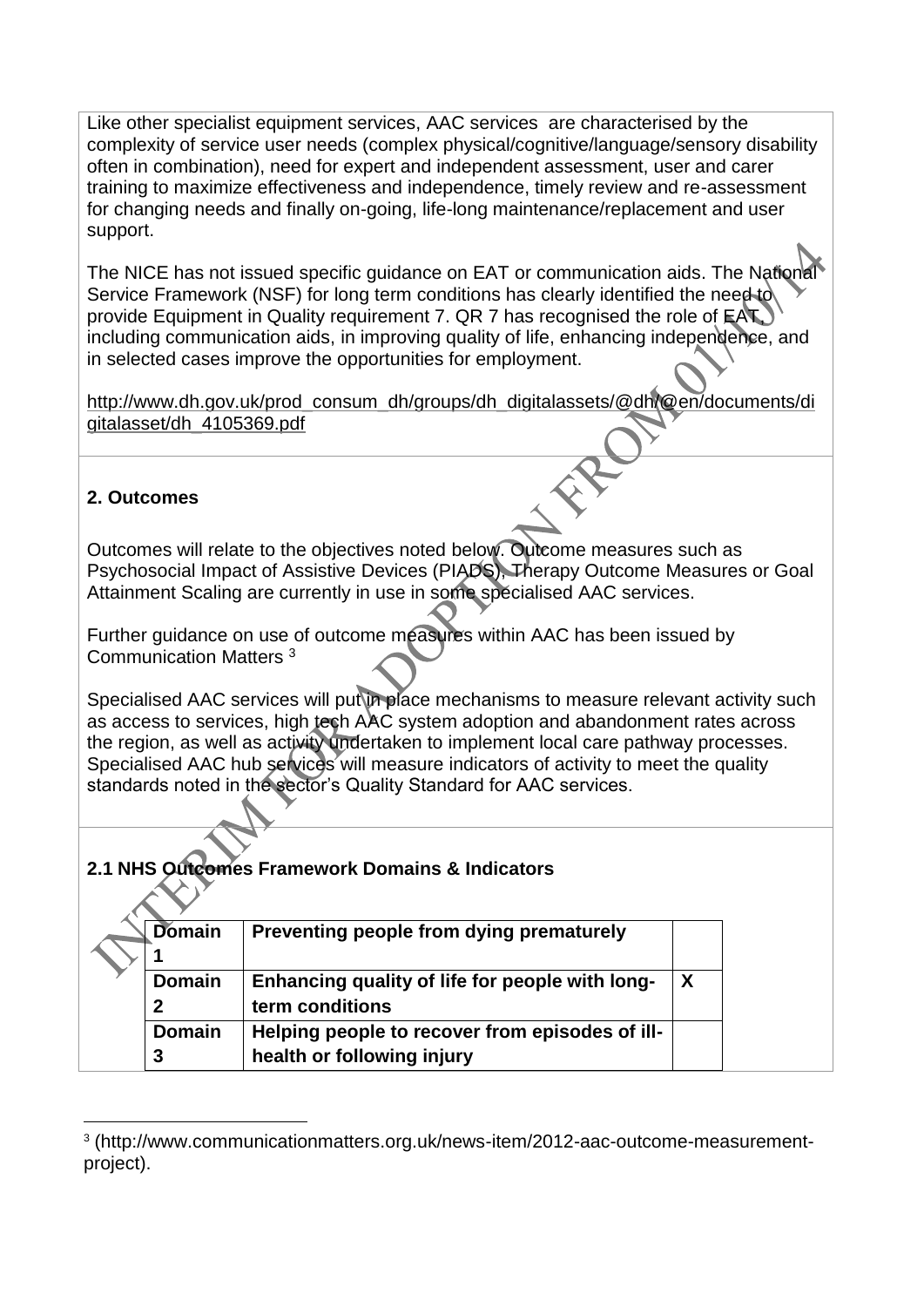|                        | <b>Domain</b><br>4 | Ensuring people have a positive experience of<br>care                                                                                                                                                                                                                                                                                                                                                                                                                                                                                                                                                                          | X            |  |
|------------------------|--------------------|--------------------------------------------------------------------------------------------------------------------------------------------------------------------------------------------------------------------------------------------------------------------------------------------------------------------------------------------------------------------------------------------------------------------------------------------------------------------------------------------------------------------------------------------------------------------------------------------------------------------------------|--------------|--|
|                        | <b>Domain</b><br>5 | Treating and caring for people in safe<br>environment and protecting them from<br>avoidable harm                                                                                                                                                                                                                                                                                                                                                                                                                                                                                                                               | $\mathbf{X}$ |  |
|                        |                    |                                                                                                                                                                                                                                                                                                                                                                                                                                                                                                                                                                                                                                |              |  |
| 3. Scope               |                    |                                                                                                                                                                                                                                                                                                                                                                                                                                                                                                                                                                                                                                |              |  |
|                        |                    | 3.1 Aims and objectives of service                                                                                                                                                                                                                                                                                                                                                                                                                                                                                                                                                                                             |              |  |
| <b>Aims</b>            |                    |                                                                                                                                                                                                                                                                                                                                                                                                                                                                                                                                                                                                                                |              |  |
| $\bullet$<br>$\bullet$ | long term loan     | To provide equitable national specialist AAC services across the country for<br>children and adults with complex communication needs<br>To provide appropriate powered communication aids as a long term loan to clients<br>for as long as the client needs and effectively uses the device.<br>To maintain a loan bank of powered communication aids for assessment, trial and<br>To provide specialist AAC advice and information and training to individuals,<br>families and professionals involved in the delivery of local AAC services<br>To support the establishment, training and development of local AAC services. |              |  |
|                        |                    | Objectives of the delivery of specialised AAC services are:                                                                                                                                                                                                                                                                                                                                                                                                                                                                                                                                                                    |              |  |
|                        |                    | To support clients to attain their personal communication goals;<br>To provide timely access across England for the population that require<br>specialised AAC services;                                                                                                                                                                                                                                                                                                                                                                                                                                                       |              |  |
|                        |                    | To promote better use of appropriate powered communication aids and minimise<br>abandonment of these;                                                                                                                                                                                                                                                                                                                                                                                                                                                                                                                          |              |  |
|                        |                    | To support the development of effective local AAC teams and care pathway<br>procedures by which to manage referrals to specialised AAC services.                                                                                                                                                                                                                                                                                                                                                                                                                                                                               |              |  |
|                        |                    | 3.2 Service description/care pathway                                                                                                                                                                                                                                                                                                                                                                                                                                                                                                                                                                                           |              |  |
|                        |                    | The proposed service model is a hub and spoke model. This recommendation is based<br>on existing good practice which has in turn been recommended by many high level<br>reports such as: Specialist AAC Provision: Commissioning National Services <sup>4</sup> (from the                                                                                                                                                                                                                                                                                                                                                      |              |  |

<sup>1</sup> 4 (http://www.fastuk.org/pagedocuments/file/AAC%20Report%20Final.pdf. )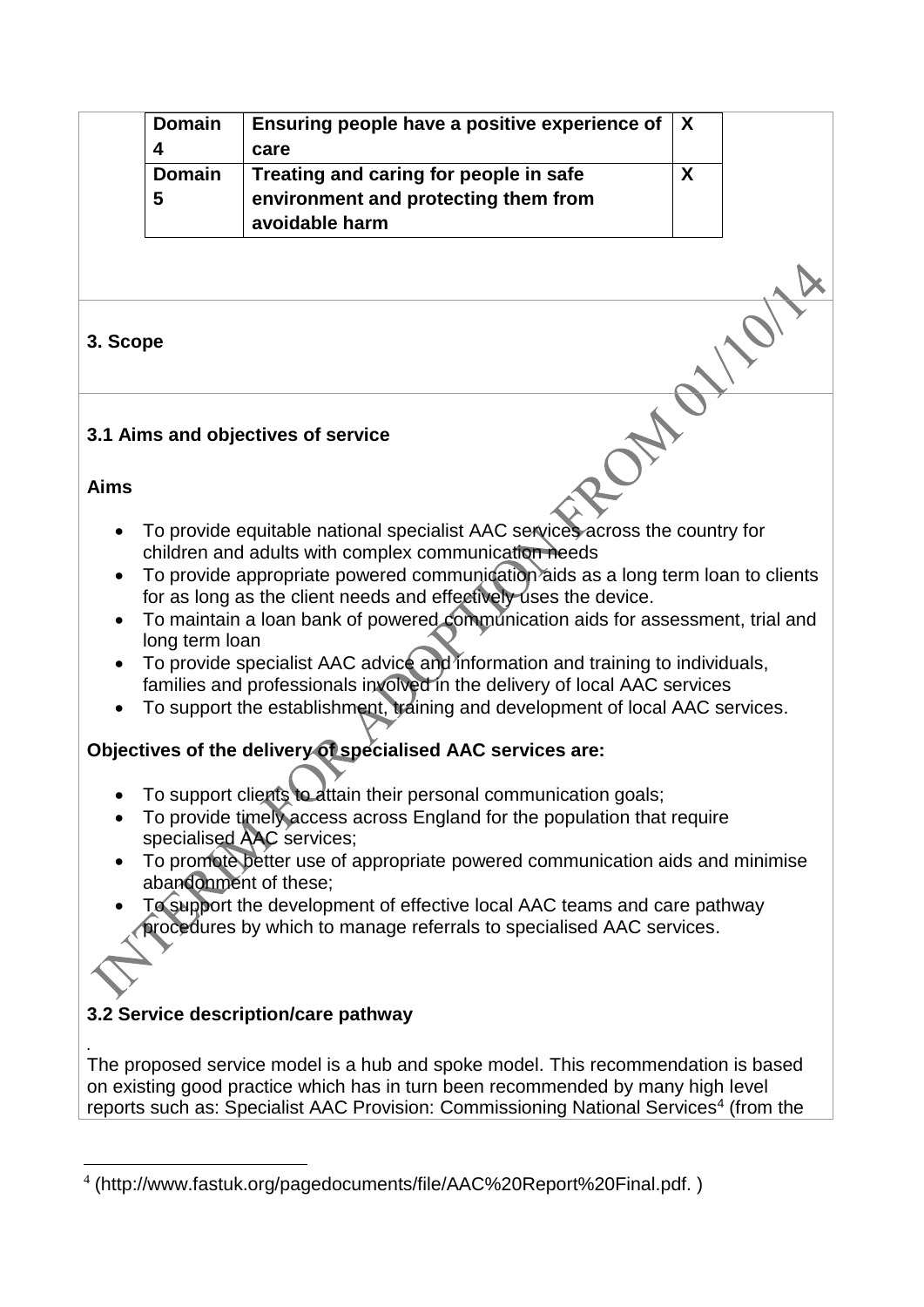Communication Champion) and John Bercow's Review of Speech, Language and Communication Needs, and in the previous SSNDS.

When treating children, the service will additionally follow the standards and criteria outlined in the Specification for Children's Services (attached as Annex 1 to this specification)

The term 'specialised AAC service' indicates a range of integrated activities to be undertaken, collectively managed (see service model section) rather than a presumption that there must be a centralised hub location or provision of services by a single organisation.

The service has to be sustainable, based on the size of its geographical catchment area and population which constitutes a cost-effective level of specialism.

In line with government policy the services may be provided by statutory, voluntary or private sector organisations, or by a consortium of organisations, dependent on compliance with the required standards and capacity to meet commissioners' expectations of service delivery.

Taking into account the SSNDS document and the OCC report recommendations on the activities to be undertaken by specialised AAC hub services, the following areas of service will be undertaken:

- Specialised assessment of AAC needs
- Provision of powered communication aids (meeting the criteria described below)
- Regional management, including procurement, of powered communication aids
- Training and service development of local AAC teams
- Regional co-ordination of care planning, service standard development, quality assurance and improvement of local AAC teams.

In order for a specialised AAC hub service to deliver the required range of activities, in addition to those administrative and management staff required by any organisation, the hub team should include staff with the following competences:

- Electronic assistive technology
- Speech and language therapy with AAC specialism;
- Learning and educational development competence to support the AAC assessment and intervention service to younger clients;
- Seating and positioning:
- Access and control methods and mounting of equipment;

Equipment procurement and stock management.

The service will consist of a multi-disciplinary team which can meet the competencies required to fulfil the aims and objectives of this service. The team will include staff from most or all of the following professions as appropriate: Speech and Language Therapists (SLT), Clinical Scientists, Clinical Technologists, Occupational Therapists (OT) and specialist education professionals (if providing a service to children). If not on the primary team, the team should have reliable access to these professionals. The team should also have access to Physiotherapists and Psychologists where necessary.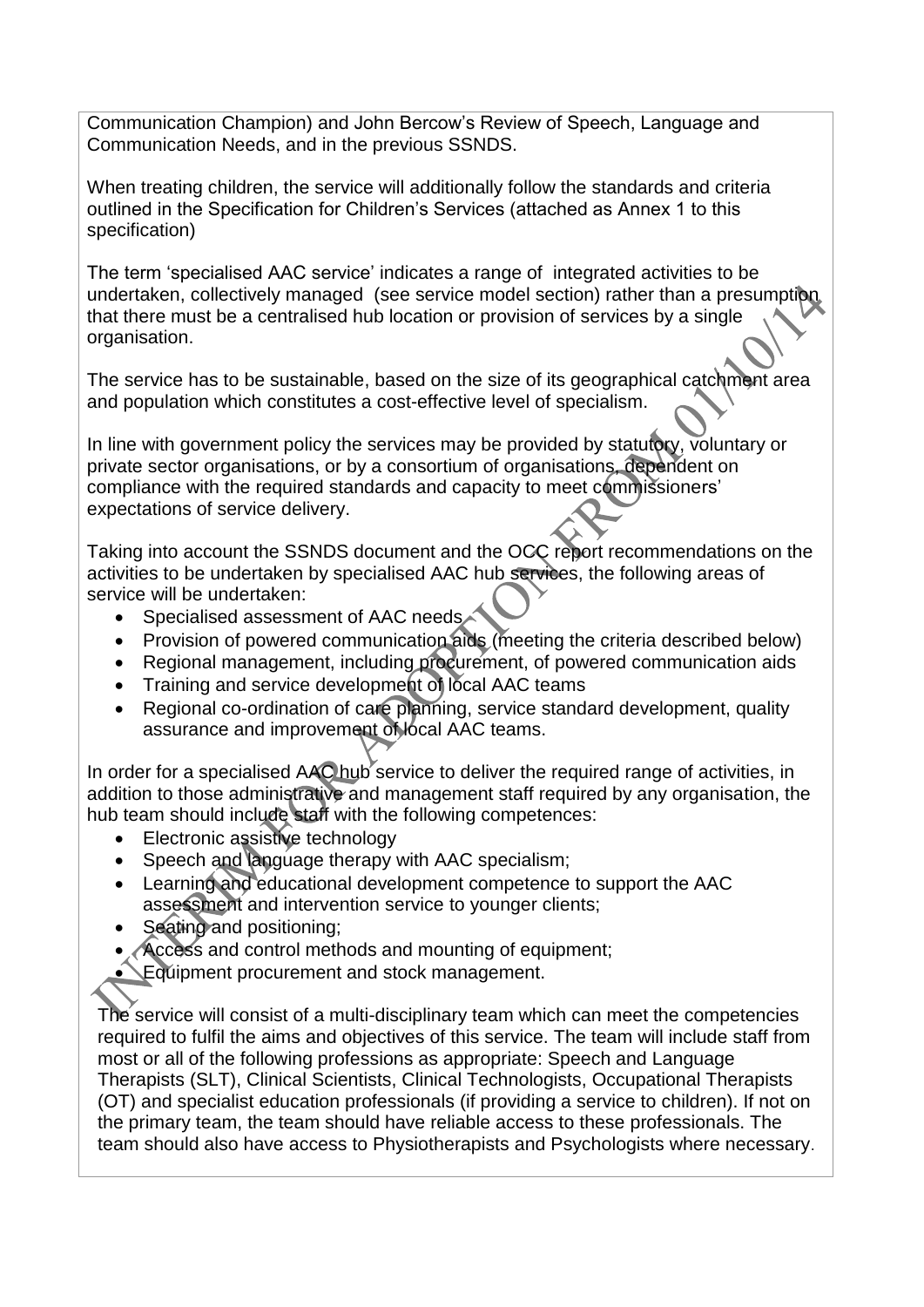The specialist AAC service should also be able to evidence that it has processes and contracts in place to access, in a timely way, staff with the following competences:

- Personalisation and customisation of equipment (software, electronic and mechanical);
- Cognitive assessment competence to support AAC assessment and intervention service to older clients;
- Health informatics, quality improvement and research methodology competence;
- Training and workforce development competence to support the development and competence of local AAC spoke services.

In addition, the specialised AAC service will provide:

- $\bullet$  Technological and engineering facilities for customisation and modification to individual.
- A loan bank of communication aids offering a diverse range of solutions.
- An extremely wide range of software, vocabulary packages and resources.
- An ability to issue, monitor, maintain, recall and refurbish equipment.
- An ability to manage, aggregate and analyse user information to enhance the service and streamline day to day operations.
- An ability to integrate services and equipment with other assistive technologies such as Environmental Control.
- An ability to educate and train a wide range of stakeholders from the user, families, spoke service members and local team members.
- An ability to take account of co-morbidity issues such as postural support needs.
- Work with local health and social care professionals in areas where service uptake is low to facilitate referral of those who could benefit from communication aids.
- Experience, capacity and remit to deliver services across a wide geographical region
- An expertise in complex low tech AAC strategies and techniques

The specialised AAC services will work with the developing local AAC teams to provide training to develop the competencies and skills locally. The specialised services will need to establish a collaborative approach with the local teams to outcomes measurement and data gathering on which to base quality assurance, service development and to inform future commissioning practice.

Specialised AAC services will work with their local AAC teams to build their capacity to manage directly the needs of 90% of the region's AAC population and to jointly manage the needs of the 10% of the region's population that require powered communication aids or specialised AAC assessment.

Local AAC services will be able to access provision of some powered communication aids via the specialist AAC service, and will be supported to provide these devices where appropriate and where the competence of the local team to do so has been assessed.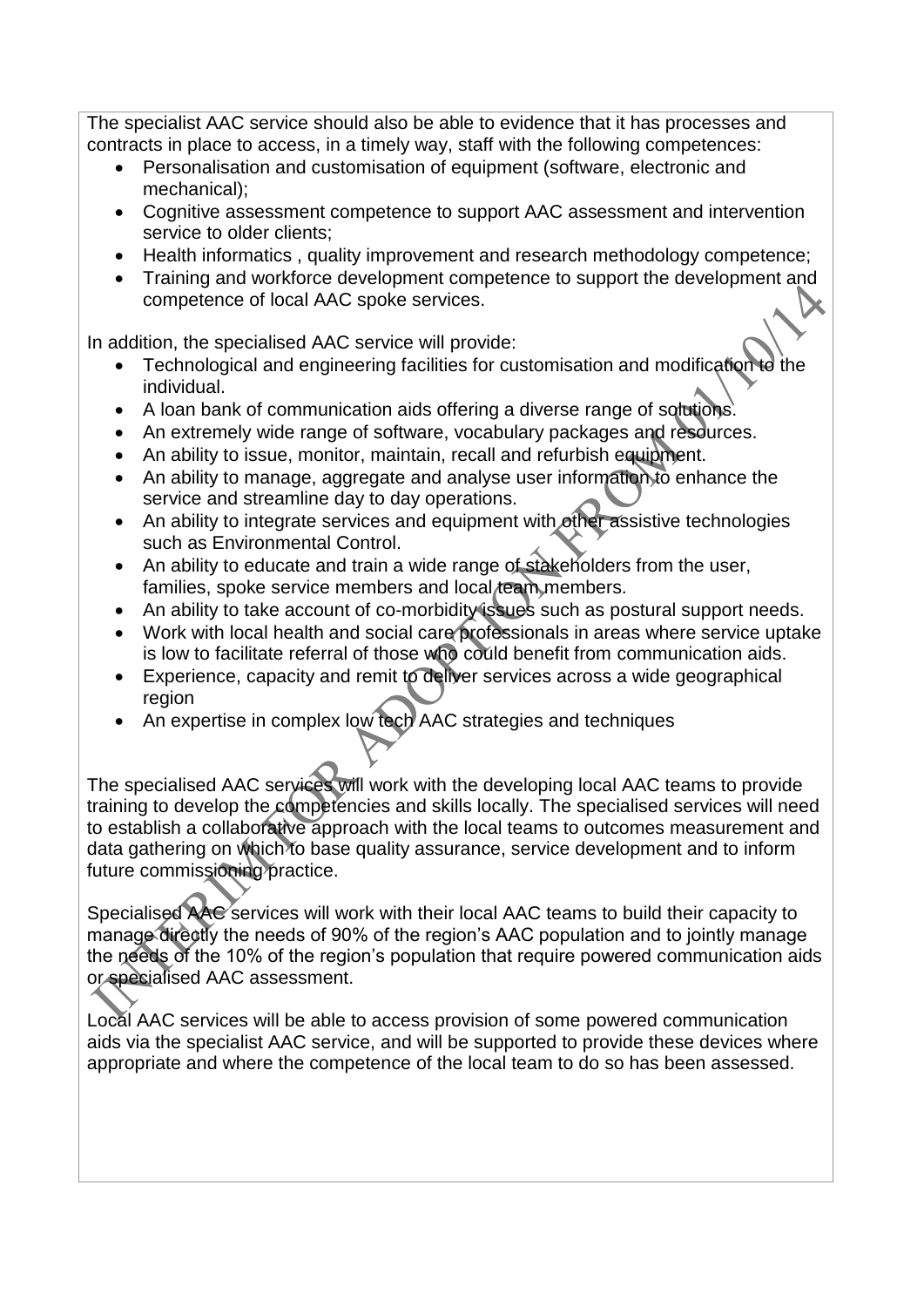### **The care pathway will be as follows:**

- Referrals will be accepted from health, education and social care professionals working in local teams
- Additional information to the referral may be required from other health, education or social care agencies or the individual's General Practitioner (GP), especially for self-referrals or those from non- health professions
- All referrals will be acknowledged within 10 days of receipt by the service and it be stated if there is reason to delay the assessment or referral acceptance, such as insufficient referral information
- Otherwise, the service will assess all patients fulfilling the acceptance criteria, typically within 6 weeks from the date of acceptance of the referral.
- Prioritisation criteria will be applied as follows:
	- Priority will be given to referrals received for assessments / reviews / QA of patients' resident within the specialised commissioning region of the service
	- Priority will also be given to patients with a rapidly degenerative condition, e.g. MND and efforts will be made to ensure these patients are assessed and / or provided with equipment as soon as is practically possible.
	- Priority will be given to patients who have communication aid equipment currently but that has ceased to be functional or is significantly unreliable, in order to meet their communication needs.
	- Priority will be given to patients facing a transition to a new sector / school / college / workplace environment or currently in rehabilitation provision.
	- Priority will be given to patients who are at risk of developing significant psychological / challenging behaviour as a consequence of their inability to communicate without a communication aid.
- Patients will be assessed in the most effective location e.g. their home, place of residence, hospital, school, or workplace by competent, experienced personnel and in collaboration with other services where necessary or by remote access if appropriate.
- Equipment shall only be provided after the assessment. The assessment recommendations shall be confirmed in writing to the patient, referrer, GP and other stakeholders as appropriate
- Opportunity for a temporary trial of suitable sample equipment shall be recommended and made available when indicated, such as when there is doubt over the patient's motivation or ability to use the equipment. The outcome of the trial, either to continue with or to cease provision shall be based on suitable outcome measurement
	- When equipment provision is recommended at the assessment, this shall normally be available for use by the patient within 12 week of the assessment. Exceptions to this target may occur due to dependencies on other agencies or when the recommended solution involves custom or bespoke or integrated equipment
- All patients provided with equipment shall receive adequate training in its use with necessary information in an appropriate format to them. Additional tuition shall be available as required, in consideration of the possible cognitive impairment of some users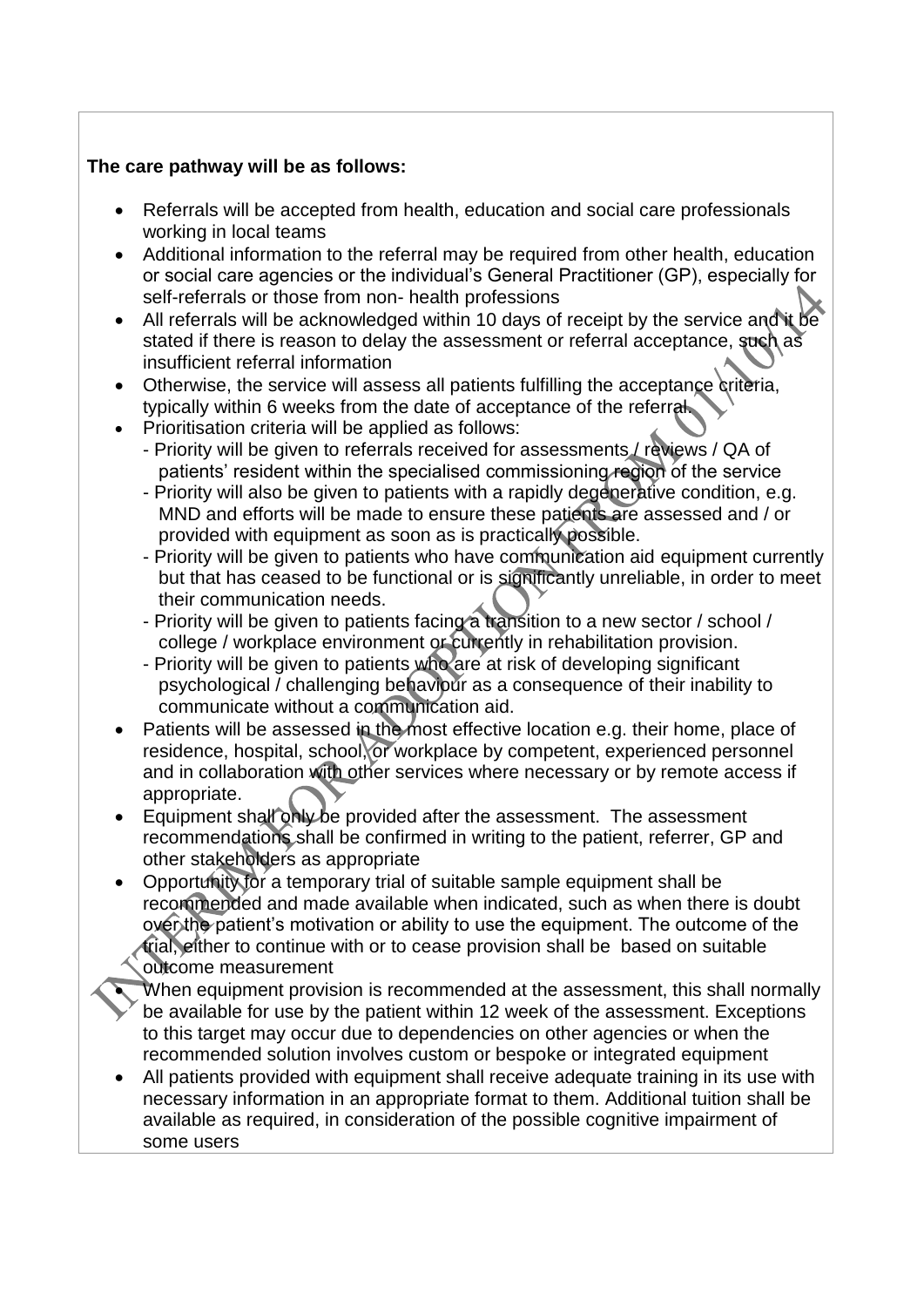- Each user of equipment shall receive ongoing support in case of its malfunction, an annual service maintenance visit including statutory testing of equipment and timely review of equipment appropriateness for them
- In response to reported malfunctions of the equipment, the service shall ensure that the user is contacted as soon as possible and remedial action for critical functions taken within a clinically appropriate time
- The frequency of user and equipment review shall be determined on a case by case basis by service personnel with the ability to respond appropriately to changes in clinical conditions (e.g. people with rapidly progressing neurological conditions)
- Adjustments, modifications or change of the equipment provision shall be provided when indicated following review due to change in patient clinical condition, functional impairment or circumstances. A full re- assessment of their needs shall also be available when appropriate
- Equipment no longer required by users due to change in their circumstances, shall be reclaimed, decontaminated and refurbished to standards agreed with manufacturers prior to becoming available for re- issue.

In addition the service will undertake (or arrange through subcontractors);

- Re-conditioning of equipment ready for re-use
- Technical evaluation and management of equipment to ensure it is fit for purpose
- Development of custom or bespoke or integrated equipment solutions for individual patient's EAT needs when these are identified.

### **General Paediatric care**

When treating children, the service will additionally follow the standards and criteria outlined in the Specification for Children's Services (attached as Annex 1 to this specification)

# **3.3 Population covered**

*.*

The service outlined in this specification is for patients ordinarily resident in England\*; or otherwise the commissioning responsibility of the NHS in England (as defined in *Who Pays?: Establishing the responsible commissioner* and other Department of Health guidance relating to patients entitled to NHS care or exempt from charges).

Note: for the purposes of commissioning health services, this EXCLUDES patients who, whilst resident in England, are registered with a General Practitioner (GP) Practice in Wales, but INCLUDES patients resident in Wales who are registered with a GP Practice in England.

The population to whom specialised AAC services are provided is those requiring specialist assessment resulting in either a high or low tech communication aid.

Specialised AAC services deliver high-cost, low-volume interventions that aim to restore a degree of communication for severely or profoundly communication impaired people.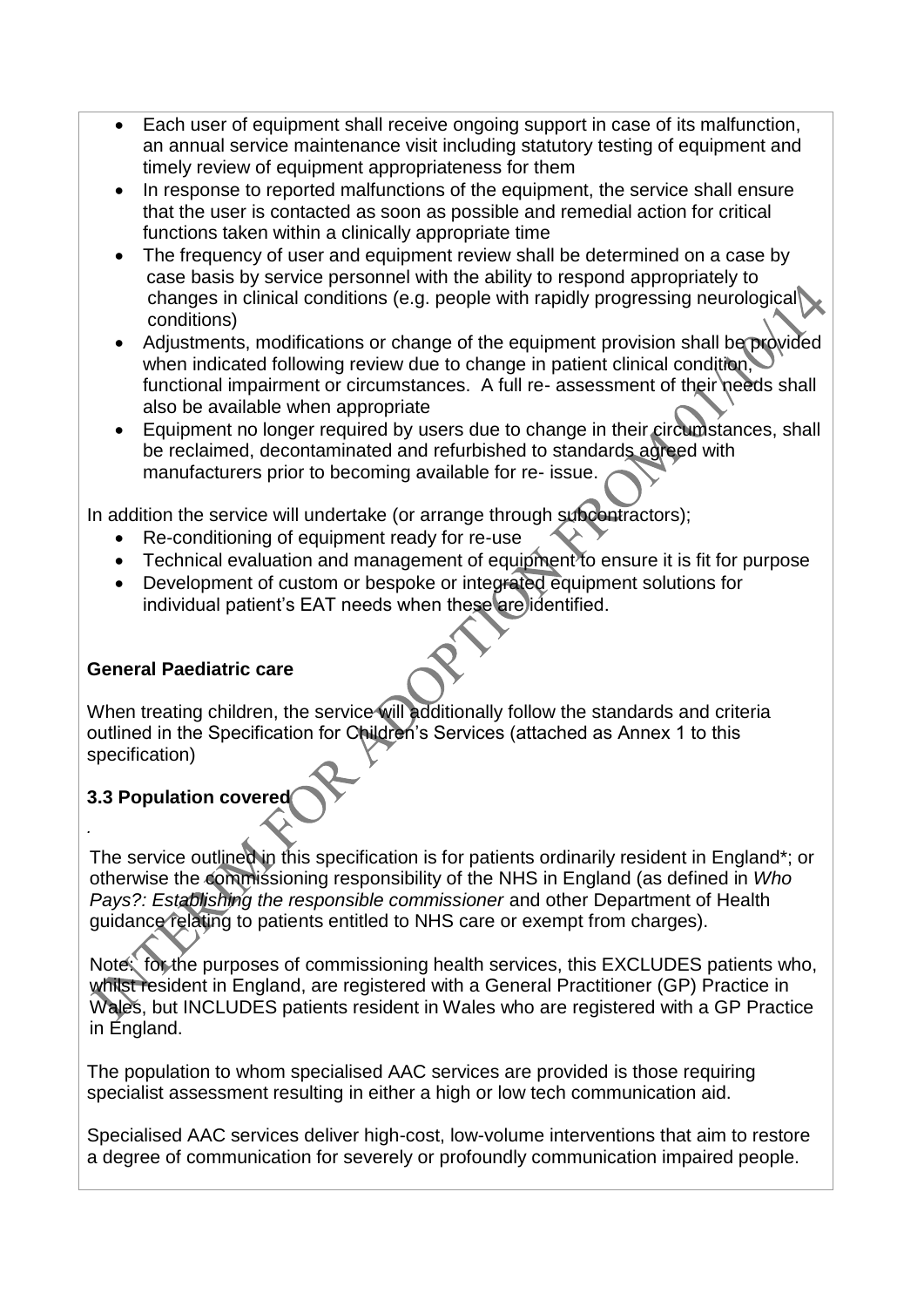Communication impaired people in this context means those adults and children who have an impairment that impacts on their ability to communicate using speech and/or language or written communication. This does not cover those people with communication problems arising primarily from hearing or vision impairments.

Communication impairment may result from physical, sensory, intellectual, learning or cognitive disabilities. The population includes both those born with a communication impairment (for example and in no order of precedence, those resulting from cerebral palsy, developmental disorders and learning disabilities such as autism) and those who acquire a communication impairment (for example through stroke, cancer, brain and spinal injury and neurological diseases such as Parkinson's, Alzheimer's, Multiple, Sclerosis or Motor Neurone Disease).

C

## **3.4 Any acceptance and exclusion criteria and thresholds**

An individual who would access a specialist AAC service would have both of the following:

- a severe/complex communication difficulty associated with a range of physical, cognitive, learning, or sensory deficits
- a clear discrepancy between their level of understanding and ability to speak.

In addition, an individual *must*:

- be able to understand the purpose of a communication aid:
- have developed beyond cause and effect understanding; and may:
- have experience of using low tech AAC which is insufficient to enable them to realise their communicative potential.

An individual may have a deteriorating condition and in these cases it is expected that services should anticipate their needs. The inclusion/exclusion criteria should be applied with regards to the anticipated abilities of these individuals within a clinically appropriate time period. Referrals can be accepted 'in advance' of these individuals presenting with a severe communication difficulty and should be sent at the time felt to be most clinically appropriate for the individual.

Please see the prioritisation criteria within section 3.2 The Care Pathway.

NHS England will fund all equipment which has been recommended for an individual who meets the criteria for an assessment by a specialist service.

**Exclusion criteria** would be:

- preverbal communication skills;
- not having achieved cause and effect understanding;
- have impaired cognitive abilities that would prevent the user from retaining information on how to use equipment.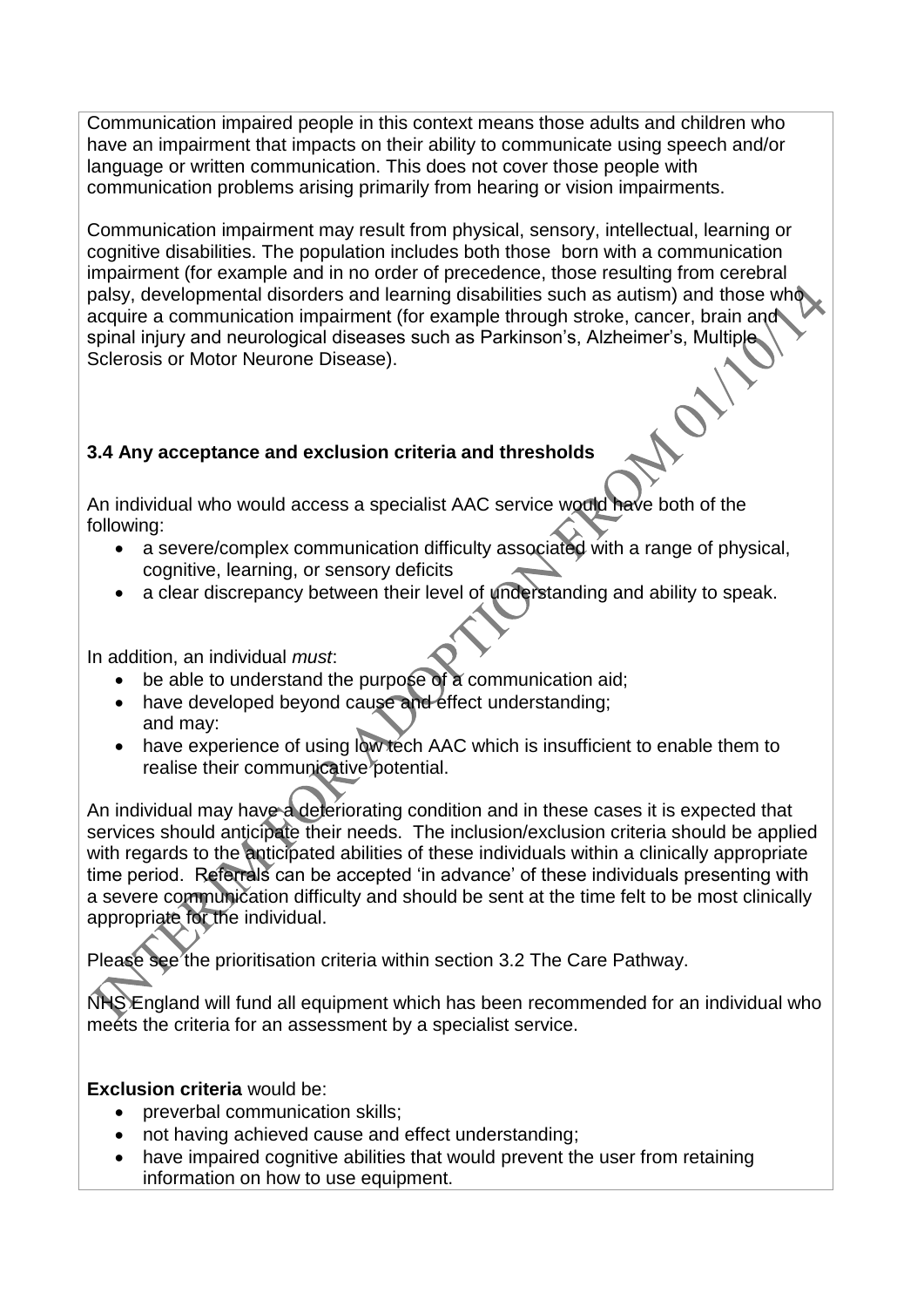## **3.5 Interdependencies with other services/providers**

AAC Services should have a relationship with the following:

*Quality Standard for AAC services*: the Standard notes a requirement for continuity of AAC services between children and adult services and between AAC services, other relevant local and specialised electronic AT services, including wheelchair and environmental control services and allied services such as for posture and seating. The SSNDS Definition 5 also highlights the importance of these linkages.

*NHS Electronic Assistive Technology and Environmental Control Services*: with some functions common between environmental control systems and powered communication aids, it would be expected that specialised services demonstrate how they intend to work collaboratively with NHS EAT services and to provide electronic assistive technology services in an integrated way.

*Local services*: the care pathway outlined in this specification indicates the close interdependence required between local spoke AAC teams and specialised hub teams. Specialised AAC services are not viable without local AAC services that will be the source of all referrals in to the specialised AAC services.

Local AAC services will be able to access provision of some powered communication aids via the specialist AAC service, and will be supported to provide these devices where appropriate and where the competence of the local team to do so has been assessed. The specialised services will be responsible for providing training to the local services, responding to their local need.

# **4.1 Applicable national standards e.g. NICE**

There are a number of quality standards that have been developed for the AAC sector specifically and some which relate to the wider scope of SLT services which may provide contextual guidance.

Standards that are AAC specific:

1

 The most directly relevant quality standard is the Quality Standard for AAC Services which was developed by Communication Matters', as a result of a 2 year project working closely with the AAC and SLT sectors.  $5$ 

Standards relating to assistive technology provision more generally:

 Care Quality Commission: All providers of health and social care in England have by law to be registered with the Care Quality Commission, initially by meeting its 'Essential Standards of Quality and Safety', and then by continuing to meet these as

 $\bullet$ <sup>5</sup> http://www.communicationmatters.org.uk/nationalaacstandards.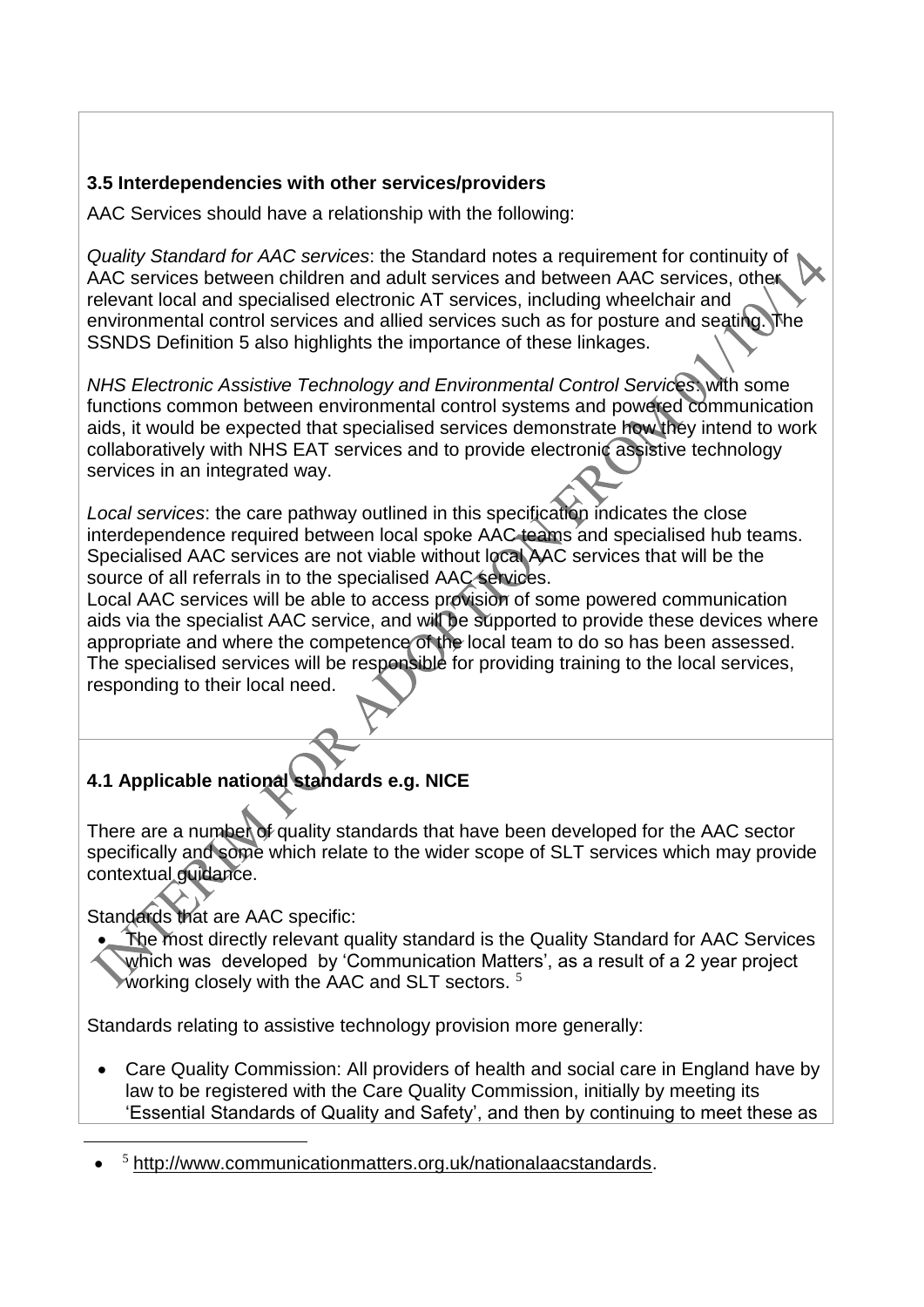evidenced by inspections and assessment. All NHS hospitals and community services, adult social care and independent healthcare providers in England, including EAT and AAC services, must be registered. The Standards are based on statutory regulations. Standard 3 covers safety, including infection control and use of equipment, in all settings including the home.

- Department of Health's publication: 'The Code of Practice for health and adult social care on the prevention and control of infections and related guidance'.
- BSRM (2000) 'Electronic assistive technology'

Standards relating to speech and language therapy (SLT) services:

- Department for Education and Science (2000) 'Report of the working group on the provision of speech and language therapy services to children with special educational needs (England)'
- Department for Children, Schools and Families (2008) 'Better communication: An action plan to improve services for children and young people with speech, language and communication needs'
- **4.2 Applicable standards set out in Guidance and/or issued by a competent body (e.g. Royal Colleges)**

Quality Standard for AAC Services was developed by Communication Matters<sup>6</sup>

# **5. Applicable quality requirements and CQUIN goals**

- **5.1 Applicable quality requirements (See Schedule 4 Parts A-D)**
- **5.2 Applicable CQUIN goals (See Schedule 4 Part E)**

### **6. Location of Provider Premises**

1

Kent Children's and Adult's Communication and Assistive Technology Service Regional Communication Aid Service, Newcastle Barnsley Assistive Technology Compass Assistive Technology Service, Royal Hospital for Neurodisability Chailey Heritage Clinical Services North West Assistive Technology Access to Communication and Technology (ACT), Birmingham Community Healthcare NHS Trust Bristol Communication Aid Service ACE Centre Lincolnshire AAC Service Communication, Learning and Technology Service, Great Ormond Street Hospital for Children Dame Hannah Rogers School and young adult provision and AAC assessment service, Devon

 $6$  http://www.communicationmatters.org.uk/nationalaacstandards.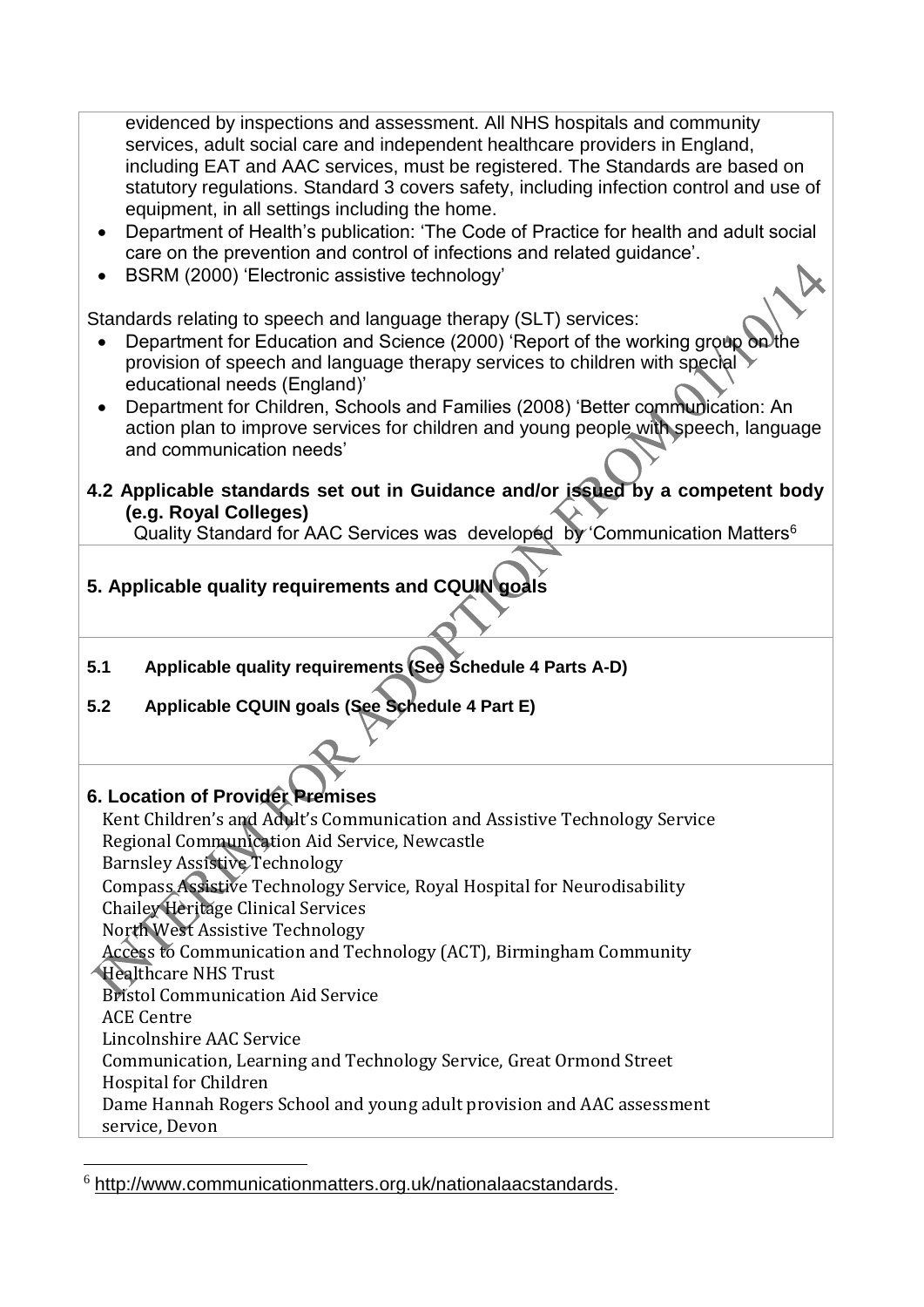Assistive Communication Service, Central London Community Healthcare NHS Trust

The above list is from the Communication Matters; Research Matters Data collected in 2013. It identified the NHS services which are anticipated to be commissioned from April 2014.

[http://www.communicationmatters.org.uk/sites/default/files/downloads/projects/aac\\_](http://www.communicationmatters.org.uk/sites/default/files/downloads/projects/aac_evidence_base/2013_AAC_Evidence_Base_Beyond_the_Anecdote.pdf) [evidence\\_base/2013\\_AAC\\_Evidence\\_Base\\_Beyond\\_the\\_Anecdote.pdf](http://www.communicationmatters.org.uk/sites/default/files/downloads/projects/aac_evidence_base/2013_AAC_Evidence_Base_Beyond_the_Anecdote.pdf)

## **The Provider's Premises are located at:**

**7. Individual Service User Placement**

**Not applicable**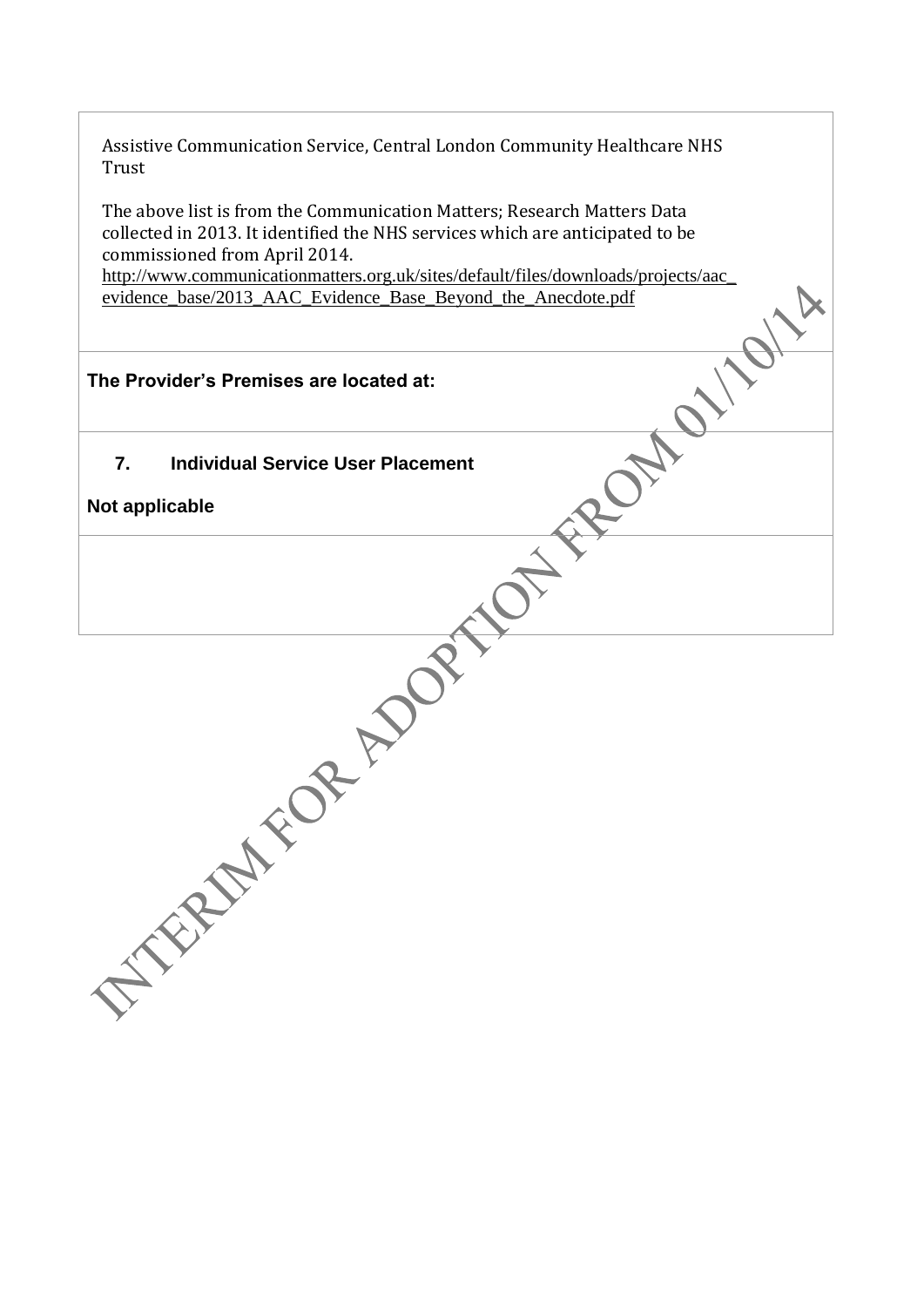# **Appendix One**

# **Quality standards specific to the service using the following template:**

| <b>Quality Requirement</b>                                                                                                                                                                           | Threshold                          | Method of<br>Measurement                                                                                         | Consequence of<br>breach |  |  |  |  |  |  |
|------------------------------------------------------------------------------------------------------------------------------------------------------------------------------------------------------|------------------------------------|------------------------------------------------------------------------------------------------------------------|--------------------------|--|--|--|--|--|--|
| Domain 1: Preventing people dying prematurely                                                                                                                                                        |                                    |                                                                                                                  |                          |  |  |  |  |  |  |
| Insert text                                                                                                                                                                                          |                                    |                                                                                                                  |                          |  |  |  |  |  |  |
| Domain 2: Enhancing the quality of life of people with long-term conditions                                                                                                                          |                                    |                                                                                                                  |                          |  |  |  |  |  |  |
| Assessment<br>1)<br>within 6<br>weeks of<br>acceptance<br>of referral<br>Equipment<br>2)<br>provision<br>within 12<br>weeks of<br>assessment<br>3) Repairs to<br>be carried<br>out within 2<br>weeks | To be agreed with<br>commissioners | Contractual<br>monitoring<br>Domain 3: Helping people to recover from episodes of ill-health or following injury |                          |  |  |  |  |  |  |
| Insert text                                                                                                                                                                                          |                                    |                                                                                                                  |                          |  |  |  |  |  |  |
|                                                                                                                                                                                                      |                                    |                                                                                                                  |                          |  |  |  |  |  |  |
|                                                                                                                                                                                                      |                                    | Domain 4: Ensuring that people have a positive experience of care                                                |                          |  |  |  |  |  |  |
| 1) Flexible<br>appointment system.<br>2) Patient centred<br>assessment, to<br>include family input<br>3) Training to be<br>delivered in<br>conjunction with<br>provision of<br>equipment             | To be agreed with<br>Commissioners | Patient survey<br>Patient survey                                                                                 | Breach of contract       |  |  |  |  |  |  |
| Domain 5: Treating and caring for people in a safe environment and protecting them<br>from avoidable harm                                                                                            |                                    |                                                                                                                  |                          |  |  |  |  |  |  |
| Insert text                                                                                                                                                                                          |                                    |                                                                                                                  |                          |  |  |  |  |  |  |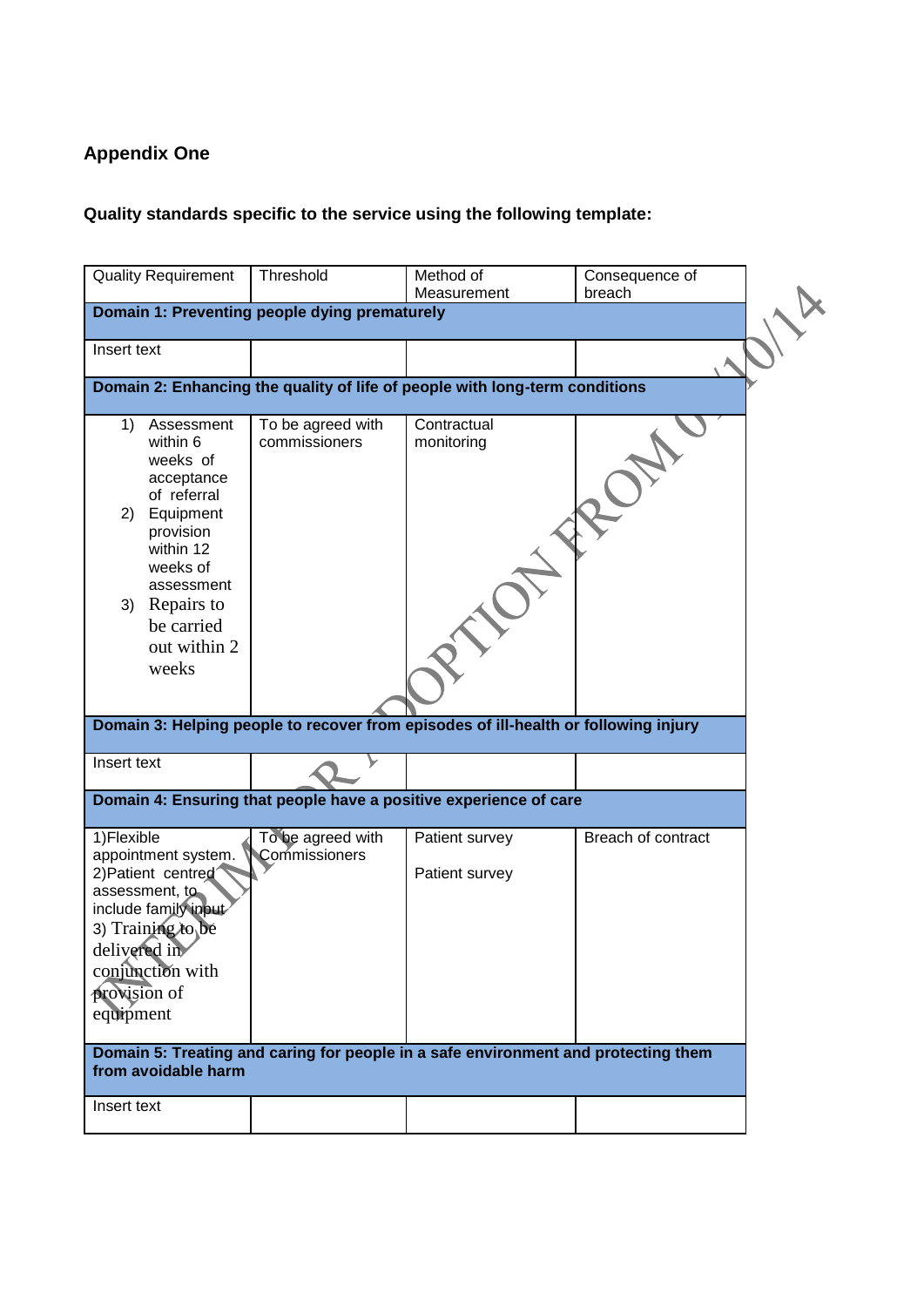## **ANNEX 1 TO SERVICE SPECIFICATION:**

### **PROVISION OF SERVICES TO CHILDREN**

### **Scope**

### **Aims and objectives of service**

This specification annex applies to all children's services and outlines generic standards and outcomes that would fundamental to all services.

The generic aspects of care:

The Care of Children in Hospital (HSC 1998/238) requires that:

 Children are admitted to hospital only if the care they require cannot be as well provided at home, in a day clinic or on a day basis in hospital.

WONA.

 $\overline{O}$ 

- Children requiring admission to hospital are provided with a high standard of medical, nursing and therapeutic care to facilitate speedy recovery and minimize complications and mortality.
- Families with children have easy access to hospital facilities for children without needing to travel significantly further than to other similar amenities.
- Children are discharged from hospital as soon as socially and clinically appropriate and full support provided for subsequent home or day care.
- Good child health care is shared with parents/carers and they are closely involved in the care of their children at all times unless, exceptionally, this is not in the best interest of the child; Accommodation is provided for them to remain with their children overnight if they so wish.

# **Service description/care pathway**

 All paediatric specialised services have a component of primary, secondary, tertiary and even quaternary elements.

- The efficient and effective delivery of services requires children to receive their care as close to home as possible dependent on the phase of their disease.
- Services should therefore be organised and delivered through "integrated pathways of care" (National Service Framework for children, young people and maternity services (Department of Health & Department for Education and Skills, London 2004)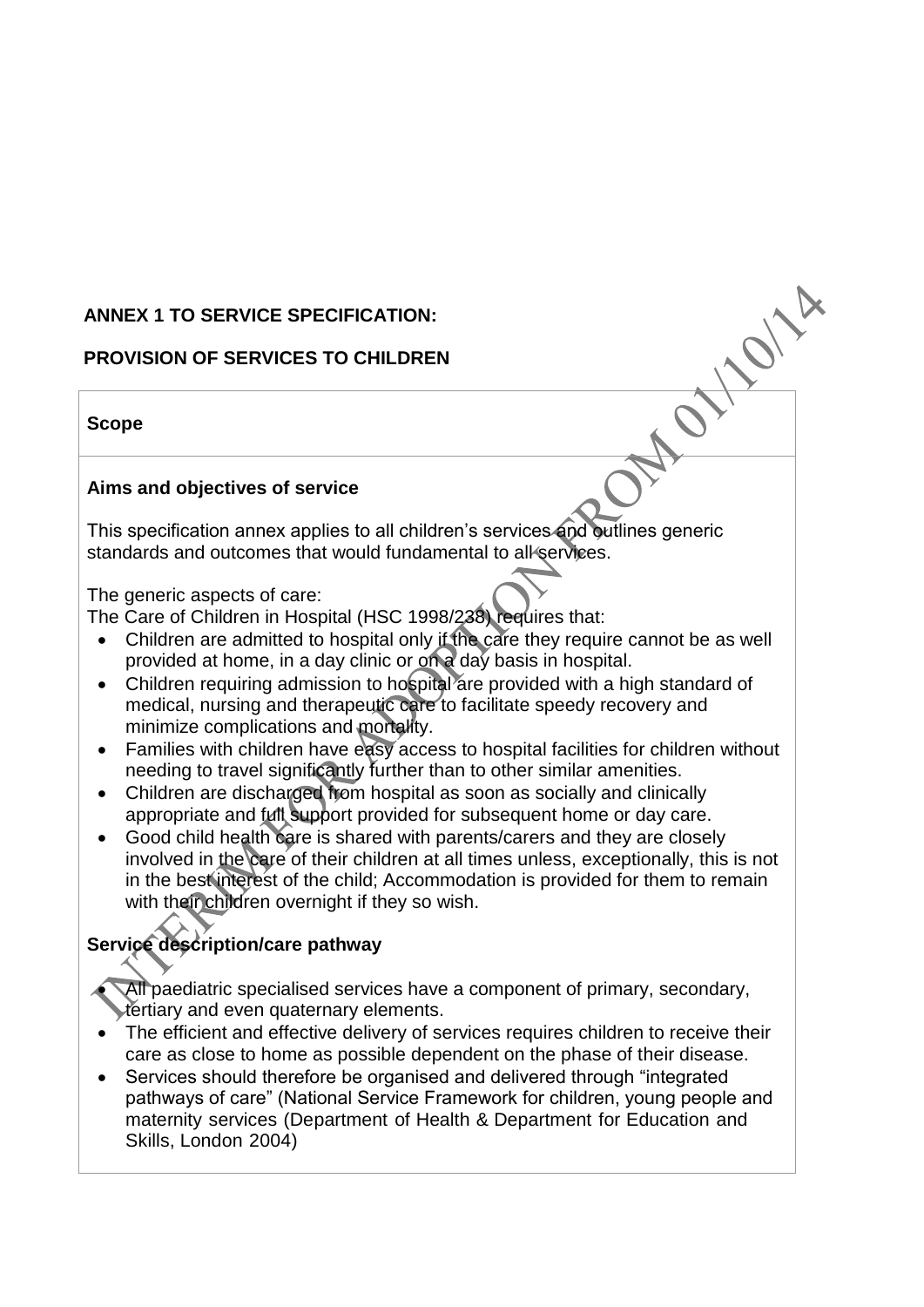### **Interdependencies with other services**

All services will comply with Commissioning Safe and Sustainable Specialised Paediatric Services: A Framework of Critical Inter-Dependencies – Department of **Health** 

### **Imaging**

All services will be supported by a 3 tier imaging network ('Delivering quality imaging services for children' Department of Health, March 2010). Within the network:

- It will be clearly defined which imaging test or interventional procedure can be performed and reported at each site
- Robust procedures will be in place for image transfer for review by a specialist radiologist, these will be supported by appropriate contractual and information governance arrangements
- Robust arrangements will be in place for patient transfer if more complex imaging or intervention is required
- Common standards, protocols and governance procedures will exist throughout the network.
- All radiologists, and radiographers will have appropriate training, supervision and access to continuing professional development (CPD)
- All equipment will be optimised for paediatric use and use specific paediatric software

# **Specialist Paediatric Anaesthesia**

Wherever and whenever children undergo anaesthesia and surgery, their particular needs must be recognised and they should be managed in separate facilities, and looked after by staff with appropriate experience and training. All UK anaesthetists undergo training which provides them with the competencies to care for older babies and children with relatively straightforward surgical conditions and without major comorbidity. However those working in specialist centres must have undergone additional (specialist) training and should maintain the competencies so acquired\*. These competencies include the care of very young/premature babies, the care of babies and children undergoing complex surgery and/or those with major/complex co-morbidity (including those already requiring intensive care support).

As well as providing an essential co-dependent service for surgery, specialist anaesthesia and sedation services may be required to facilitate radiological procedures and interventions (for example Magnetic resonance imaging MRI scans and percutaneous nephrostomy) and medical interventions (for example joint injection and intrathecal chemotherapy), and for assistance with vascular access in babies and children with complex needs such as intravenous feeding.

Specialist acute pain services for babies and children are organised within existing departments of paediatric anaesthesia and include the provision of agreed (hospital wide) guidance for acute pain, the safe administration of complex analgesia regimes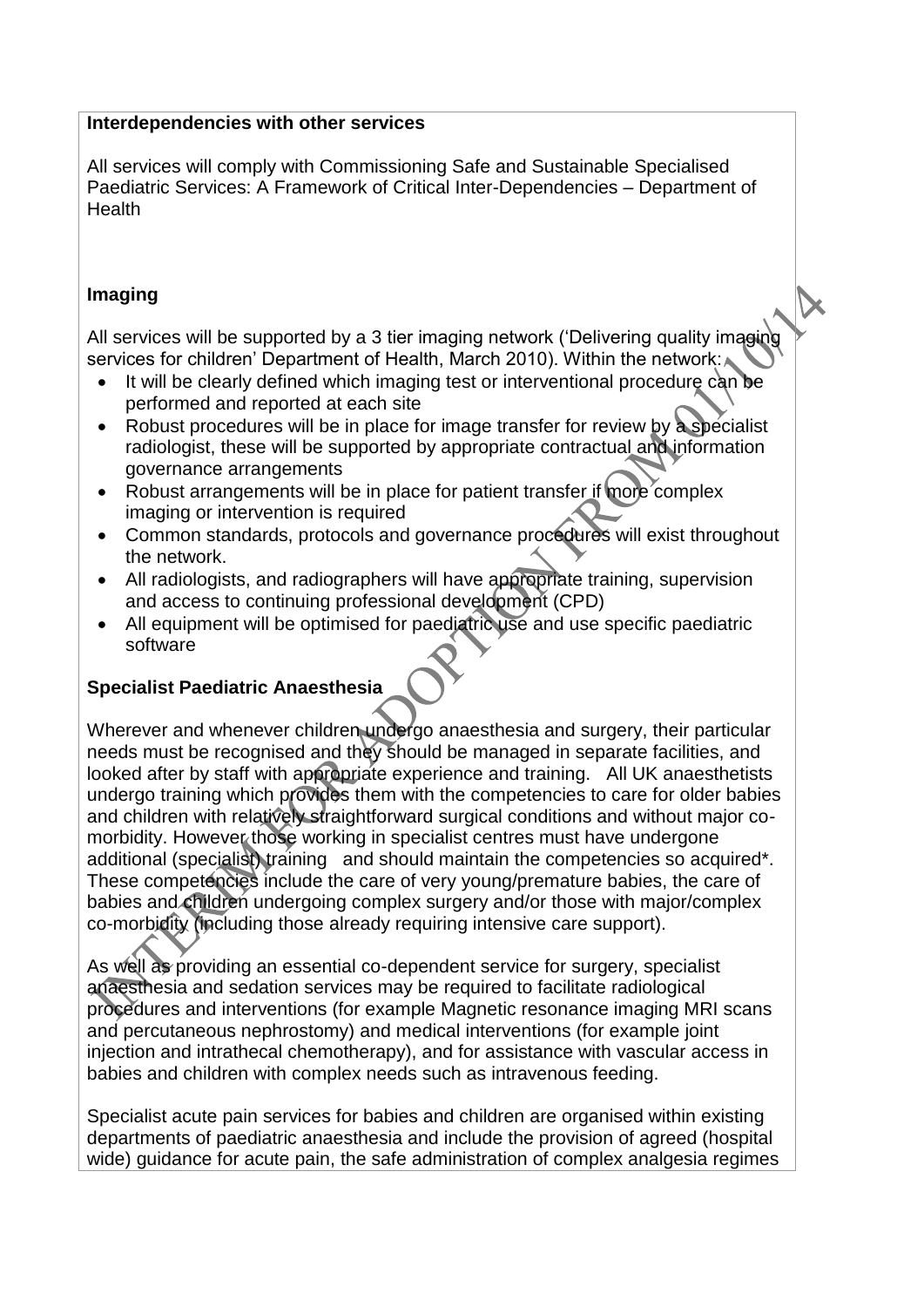including epidural analgesia, and the daily input of specialist anaesthetists and acute pain nurses with expertise in paediatrics.

\*The Safe and Sustainable reviews of paediatric cardiac and neuro- sciences in England have noted the need for additional training and maintenance of competencies by specialist anaesthetists in both fields of practice.

### **References**

- 1. Guidelines for the Provision of Anaesthetic Services (GPAS) Paediatric anaesthetic services. Royal College of Anaesthetists (RCoA) 2010 [www.rcoa.ac.uk](http://www.rcoa.ac.uk/)
- 2. Certificate of Completion of Training (CCT) in Anaesthesia 2010
- 3. CPD matrix level 3

# **Specialised Child and Adolescent Mental Health Services (CAMHS)**

The age profile of children and young people admitted to specialised CAMHS day/inpatient settings is different to the age profile for paediatric units in that it is predominantly adolescents who are admitted to specialised CAMHS in-patient settings, including over-16s. The average length of stay is longer for admissions to mental health units. Children and young people in specialised CAMHS day/inpatient settings generally participate in a structured programme of education and therapeutic activities during their admission.

Taking account of the differences in patient profiles the principles and standards set out in this specification apply with modifications to the recommendations regarding the following:

Facilities and environment  $\geq$  essential Quality Network for In-patient CAMHS (QNIC) standards should apply [\(http://www.rcpsych.ac.uk/quality/quality,accreditationaudit/qnic1.aspx\)](http://www.rcpsych.ac.uk/quality/quality,accreditationaudit/qnic1.aspx)

Staffing profiles and training - essential QNIC standards should apply.

- The child/ young person's family are allowed to visit at any time of day taking account of the child / young persons need to participate in therapeutic activities and education as well as any safeguarding concerns.
- Children and young people are offered appropriate education from the point of admission.
- Parents/carers are involved in the child/young persons care except where this is not in the best interests of the child / young person and in the case of young people who have the capacity to make their own decisions is subject to their consent.
- Parents/carers who wish to stay overnight are provided with accessible accommodation unless there are safeguarding concerns or this is not in the best interests of the child/ young person.

### **Applicable Service Standards**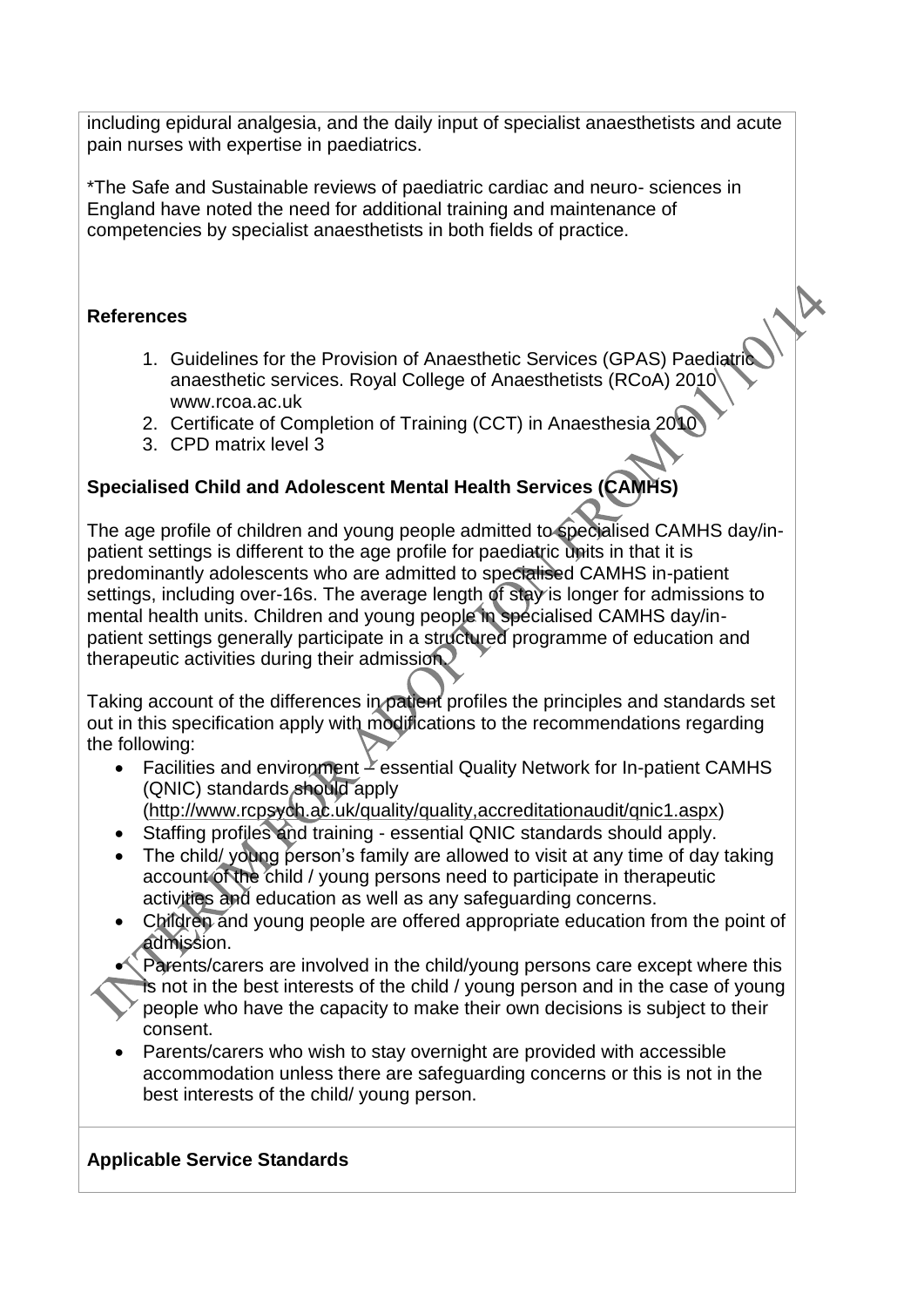## **Applicable national standards e.g. NICE, Royal College**

Children and young people must receive care, treatment and support by staff registered by the Nursing and Midwifery Council on the parts of their register that permit a nurse to work with children (Outcome 14h Essential Standards of Quality and Safety, Care Quality Commission, London 2010)

- There must be at least two Registered Children's Nurses (RCNs) on duty 24 hours a day in all hospital children's departments and wards.
- There must be an Registered Children's Nurse available 24 hours a day to advise on the nursing of children in other departments (this post is included in the staff establishment of 2RCNs in total).

Accommodation, facilities and staffing must be appropriate to the needs of children and separate from those provided for adults. All facilities for children and young people must comply with the Hospital Build Notes (HBN) 23 Hospital Accommodation for Children and Young People NHS Estates, The Stationary Office 2004.

All staff who work with children and young people must be appropriately trained to provide care, treatment and support for children, including Children's Workforce Development Council Induction standards (Outcome 14b Essential Standards of Quality and Safety, Care Quality Commission, London 2010).

Each hospital who admits inpatients must have appropriate medical cover at all times taking account of guidance from relevant expert or professional bodies (National Minimum Standards for Providers of Independent Healthcare, Department of Health, London 2002)."Facing the Future" Standards, Royal College of Paediatrics and Child Health.

Staff must carry out sufficient levels of activity to maintain their competence in caring for children and young people, including in relation to specific anaesthetic and surgical procedures for children, taking account of guidance from relevant expert or professional bodies (Outcome 14g Essential Standards of Quality and Safety, Care Quality Commission, London 2010).

Providers must have systems in place to gain and review consent from people who use services, and act on them (Outcome 2a Essential Standards of Quality and Safety, Care Quality Commission, London 2010). These must include specific arrangements for seeking valid consent from children while respecting their human rights and confidentiality and ensure that where the person using the service lacks capacity, best interest meetings are held with people who know and understand the person using the service. Staff should be able to show that they know how to take appropriate consent from children, young people and those with learning disabilities (Outcome 2b) (Seeking Consent: working with children Department of Health, London 2001).

Children and young people must only receive a service from a provider who takes steps to prevent abuse and does not tolerate any abusive practice should it occur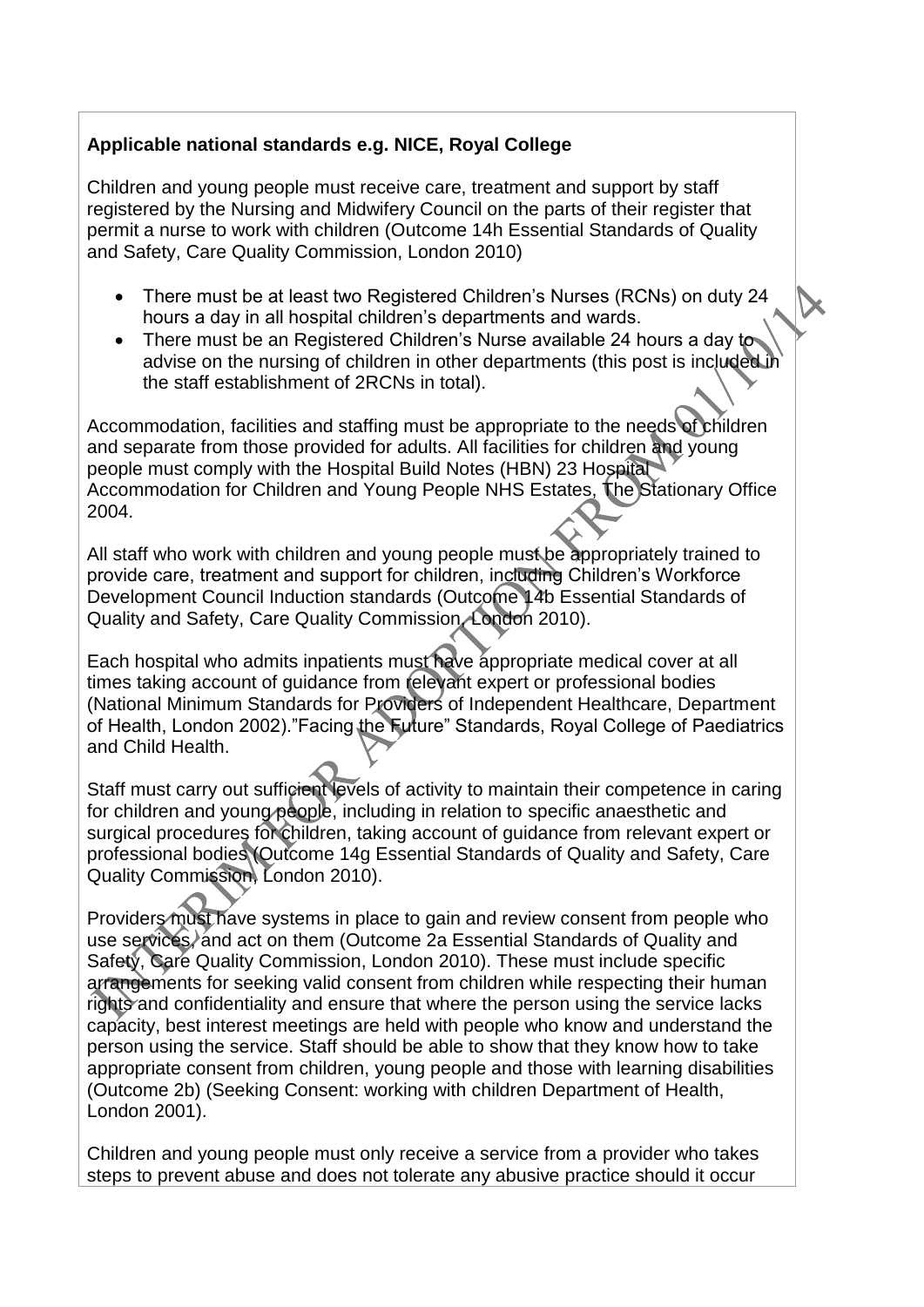(Outcome 7 Essential Standards of Quality and Safety, Care Quality Commission, London 2010 defines the standards and evidence required from providers in this regard). Providers minimise the risk and likelihood of abuse occurring by:

- Ensuring that staff and people who use services understand the aspects of the safeguarding processes that are relevant to them.
- Ensuring that staff understand the signs of abuse and raise this with the right person when those signs are noticed.
- Ensuring that people who use services are aware of how to raise concerns of abuse.
- Having effective means to monitor and review incidents, concerns and complaints that have the potential to become an abuse or safeguarding concern.
- Having effective means of receiving and acting upon feedback from people who use services and any other person.
- Taking action immediately to ensure that any abuse identified is stopped and suspected abuse is addressed by:
	- having clear procedures followed in practice, monitored and reviewed that take account of relevant legislation and guidance for the management of alleged abuse
	- separating the alleged abuser from the person who uses services and others who may be at risk or managing the risk by removing the opportunity for abuse to occur, where this is within the control of the provider
	- reporting the alleged abuse to the appropriate authority
	- reviewing the person's plan of care to ensure that they are properly supported following the alleged abuse incident.
- Using information from safeguarding concerns to identify non-compliance, or any risk of non-compliance, with the regulations and to decide what will be done to return to compliance.
- Working collaboratively with other services, teams, individuals and agencies in relation to all safeguarding matters and has safeguarding policies that link with local authority policies.
- Participates in local safeguarding children boards where required and understand their responsibilities and the responsibilities of others in line with the Children Act 2004.
- Having clear procedures followed in practice, monitored and reviewed in place about the use of restraint and safeguarding.
- Taking into account relevant guidance set out in the Care Quality Commission's Schedule of Applicable Publications
	- Ensuring that those working with children must wait for a full CRB disclosure before starting work.
- Training and supervising staff in safeguarding to ensure they can demonstrate the competences listed in Outcome 7E of the Essential Standards of Quality and Safety, Care Quality Commission, London 2010

All children and young people who use services must be

- Fully informed of their care, treatment and support.
- Able to take part in decision making to the fullest extent that is possible.